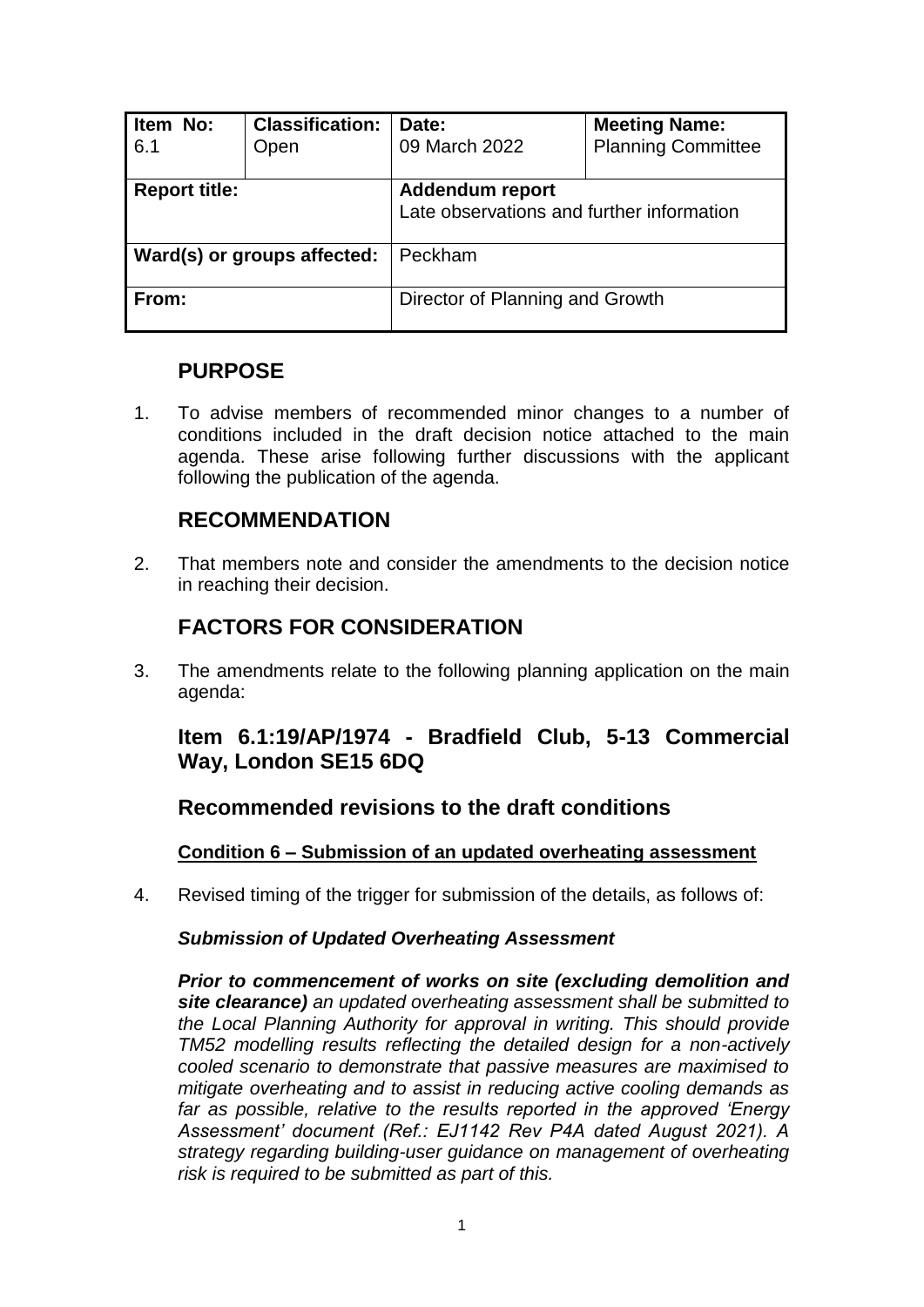*Reason:* 

In order to ensure opportunities for reducing relying on active cooling *have been maximised and increase resilience to climate change, and to comply with Southwark Plan 2022 policy P69 ('Sustainability standards')*  and London Plan Policy SI4 ('Managing Heat Risk') and the National *Planning Policy Framework 2021.* 

## **Condition 9 – Green and blue roofs and walls**

5. To include reference to relevant roof plans within the condition to the effect of:

## *Green and blue roofs and walls*

*1. Details of the biodiversity (green/brown) roof(s) and wall(s) shall be submitted to and approved in writing by the Local Planning Authority prior to any superstructure works commencing on site. The biodiversity (green/brown) roof(s) shall be:*

*a) Intensive green roof or vegetation over structure. Substrate minimum settled depth of 150mm,* 

*b) Or, extensive green roof with substrate of minimum settled depth of 80mm (or 60mm beneath vegetation blanket) – meets the requirements of GRO Code 2014,*

*c) laid out in accordance with floor and roof plan P-007 PL5 – SEVENTH FLOOR PLAN hereby approved; and*

*d) planted/seeded with an agreed mix of species within the first planting season following the practical completion of the building works (focused on minimum 75% wildflower planting, and no more than a maximum of 25% sedum coverage).*

*2. Details of the blue roof(s) shall be submitted to and approved in writing by the Local Planning Authority prior to any superstructure works commencing on site. The biodiversity (green/brown) roof(s) shall be:*

*a) Blue roof with vegetation layer vegetation layer over structure.* 

*b) laid out in accordance with floor and floor and roof plan P-003 PL5 – THIRD AND FOURTH FLOOR PLAN, P-006 PL5 – SIXTH FLOOR PLAN and P-0R0 PL4 – ROOF PLAN hereby approved; and* 

*c) seeded or covered with a vegetation mat with an agreed mix of species within the first planting season following the practical completion of the building works.*

*The implementation of biodiversity roof(s) and walls shall be carried out*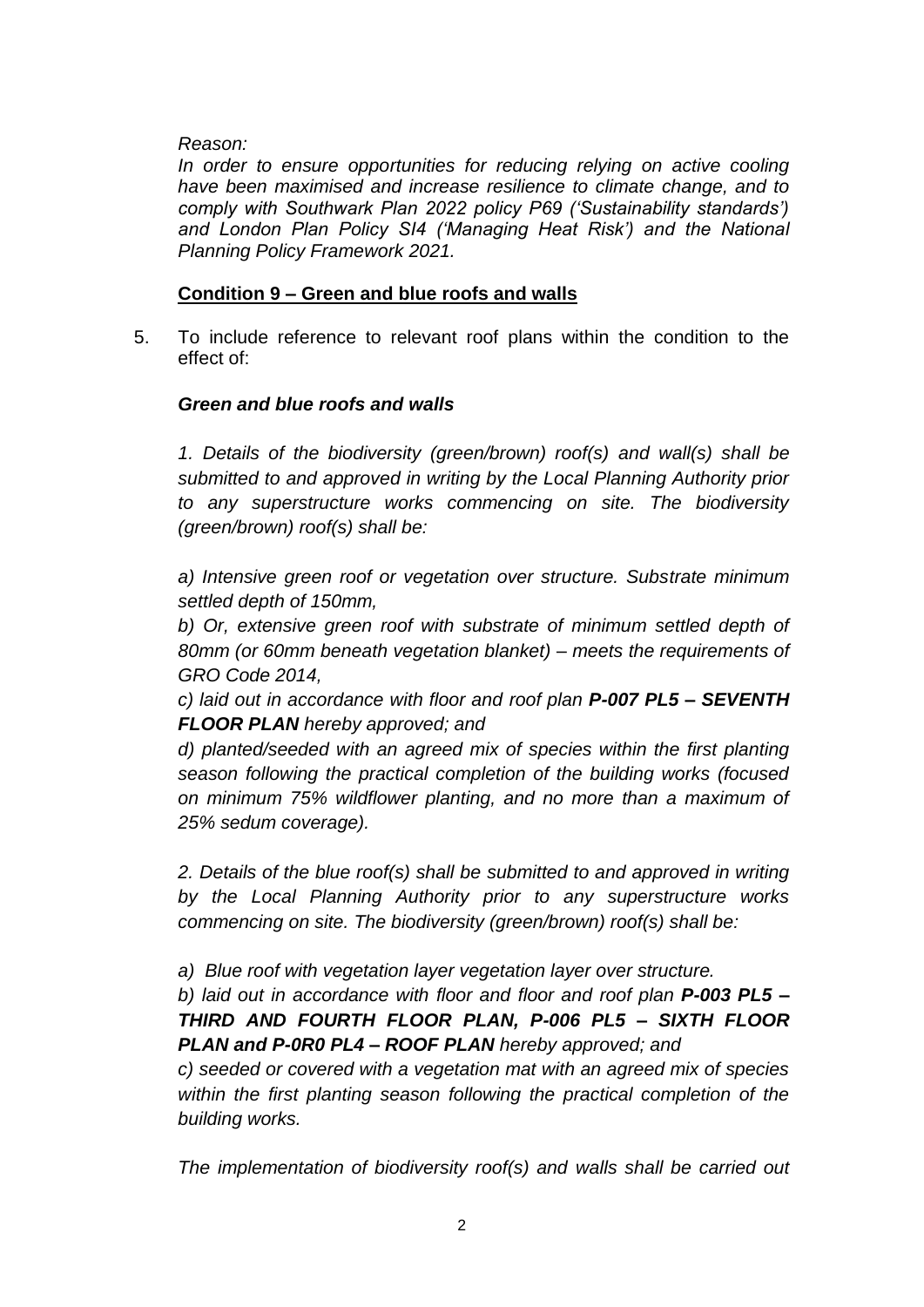*strictly in accordance with the details so approved and shall be maintained as such thereafter.* 

*Discharge of this condition will be partially granted on receiving the details of the green/brown and blue roof(s) and Southwark Council agreeing the submitted plans, and fully granted once the green/brown roof(s) and green walls are completed in full in accordance to the agreed plans.* 

*Reason:*

*To ensure the development provides the maximum possible provision towards creation of habitats and valuable areas for biodiversity in accordance with policies: G1 ('Green infrastructure'), G5 ('Urban greening'), G6 ('Biodiversity and access to nature'), and SI13 ('Sustainable drainage') of the London Plan 2021, P60 ('biodiversity') and P68 ('Reducing flood risk') of the Southwark Plan 2022 and the National Planning Policy Framework 2021.* 

### **Condition 11 – Amendment to specified scale of detailed drawings required**

6. To amend the specified scale of detail drawings required from 1:5 to 1:10 to the effect of:

### *Sectional Detail-Drawings*

*Before any above grade work hereby authorised begins (excluding demolition), section detail-drawings at a scale of 1:5 1:10 together with 1:50 scale context drawings through all relevant parts of the proposal, to include at least:*

 *i. Facades (reveals etc.), including:*

 *- Soffits of the cantilevering storeys;*

 *- Junctions of exposed structural elements (columns, beams and floors);*

- *Head, cills and jambs of openings;*
- *Parapets and roof edges;*
- *Rooftop balustrades;*

 *ii. Entrances (including any access sashes, security gates, entrance portals and awnings);*

 *iii. Cycle store and service bay shutters;*

 *iv. Typical windows;*

 *v. Plant screening/ enclosure;*

 *vi. Youth Club frontages and*

 *vii. Signage zones;*

 *viii. Gates and fencing to all external spaces;*

*to be constructed in the carrying out of this permission, shall be submitted to and approved in writing by the Local Planning Authority.*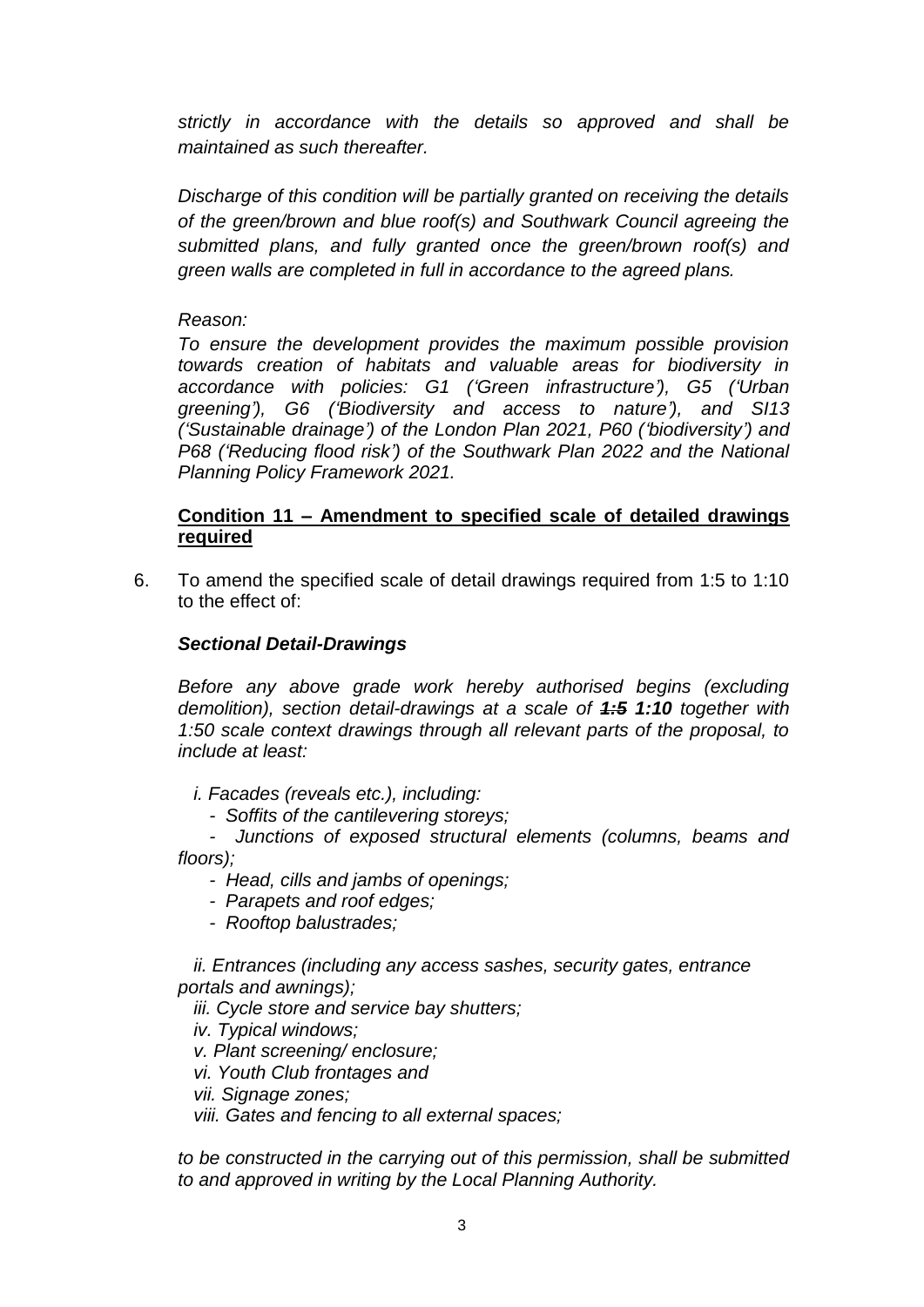*The development shall not be carried out other than in accordance with any such approval given.* 

#### *Reason:*

*In order that the Local Planning Authority may be satisfied that the construction details to be used in the construction of the development achieve a quality of design and detailing, are suitable in context and consistent with the consented scheme, in accordance with: Chapter 12 of the National Planning Policy Framework 2021, policies P13 ('Design of places') and P14 ('Design quality') of the Southwark Plan 2022 and policy D4 ('Delivering good design') of the London Plan 2021.*

#### **Condition 12 – Amendment to delete the condition**

7. To delete condition 12 ('Design Mock ups') on the basis condition 13 (to be re-numbered as 'condition 12' - 'Materials schedule and presentation of sample materials on-site') will satisfy the design requirements.

#### **Condition 20 (renumbered as 'condition 19') – Specify 'residential occupation**

8. To specify 'prior to first residential occupation' in the trigger point for the requirements of the condition to the effect of:

#### *Urban Greening Certification*

 *a) Prior to first residential occupation of the development hereby consented, an interim report/letter (together with any supporting evidence) from a suitably qualified landscape specialist shall be submitted to and approved in writing by the LPA. The report/letter shall confirm that sufficient progress has been made in terms of detailed design, procurement and construction to be reasonably well assured that the development hereby approved will, once completed, achieve or exceed the agreed UGF score of 0.41.*

 *b) Within six months of first occupation of the development hereby permitted, a post construction certificate prepared by a suitably qualified landscape specialist (or other verification process agreed with the LPA) shall be submitted to and approved in writing by the LPA, confirming that the agreed UGF score of 0.41 has been met.*

#### *Reason:*

*To ensure the proposal complies with: the National Planning Policy Framework 2021; Policy G5 (Urban Greening) of the London Plan 2021 and policy P59 ('Green infrastructure') of the Southwark Plan 2022.* 

#### **Condition 21 (renumbered as 'condition 20') – Amendment to servicing hours**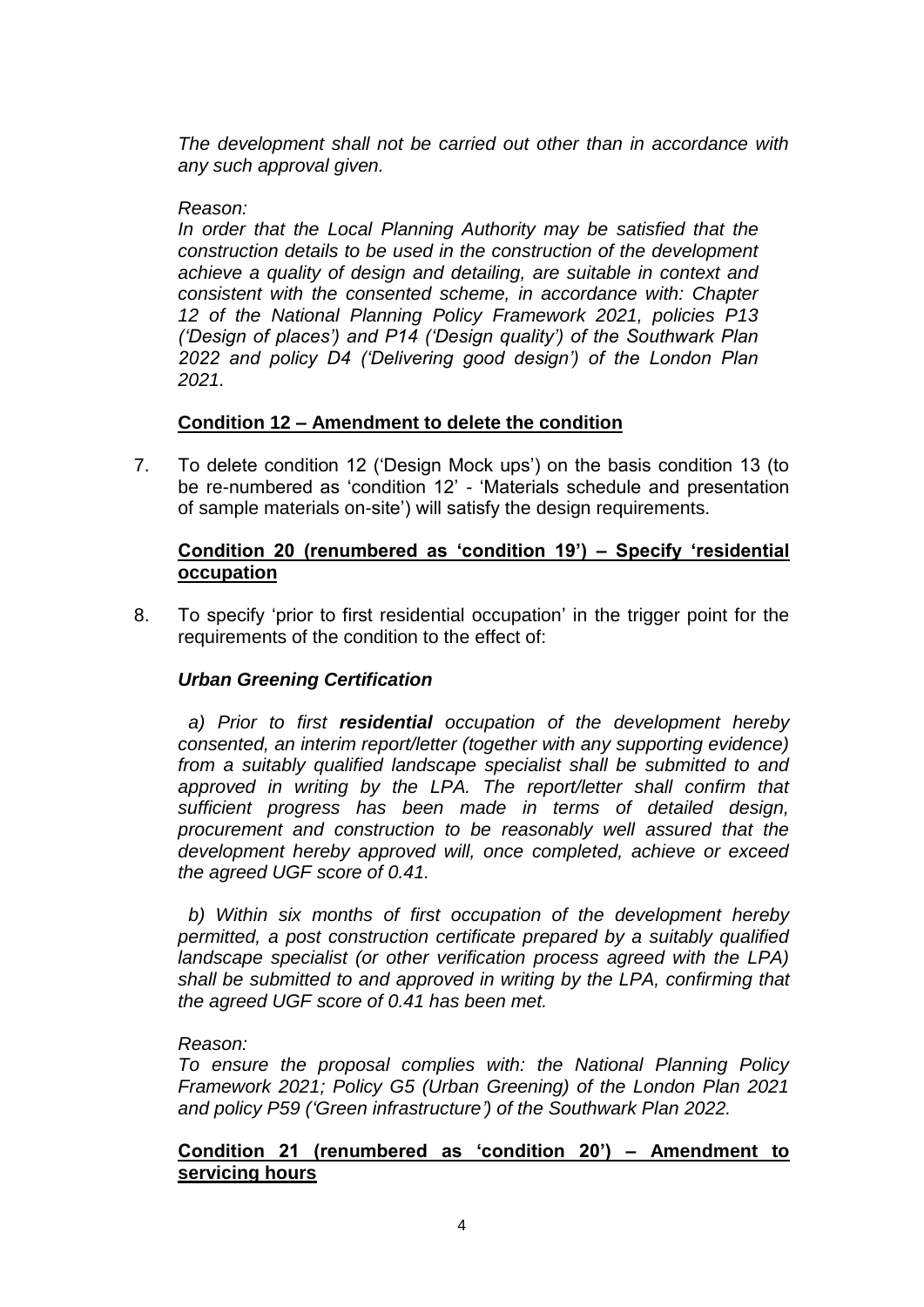9. To extend servicing hours to include specific reference to use of the onsite servicing bay for events and activities hosted at the youth club which reflects opening hours, to the effect of:

#### *Servicing hours*

*Any on-street deliveries or collections to the youth club element of the development shall only be between the following hours:*

*08:00 - 20:00 Monday to Saturday 10:00 - 16:00 on Sundays and Bank Holidays.*

*With the exception of the use of the on-site servicing bay associated with the use of the club for events and activities aligned with the permitted opening times as follows:*

*07:00 – 21:00 Sunday to Friday 07:00 – 00:00 Saturdays*

*Reason*

*To ensure that the occupiers of neighbouring premises do not suffer a*  loss of amenity by reason of noise nuisance, and to reduce vehicle *movements on the local road network during peak times, in accordance with: the National Planning Policy Framework 2021; Policy T7 ('Deliveries, Servicing and Construction') of the London Plan 2021 and policy P50 ('Highways Impacts') of the Southwark Plan 2022.*

#### **Condition 22 (renumbered as 'condition 21') – Amendment to youth club opening hours**

10. To amend the opening hours of the youth club to allow the building to be used until midnight on Saturdays. This is consistent with the license for the existing club.

#### *Hours of use – youth club*

*The opening hours of the youth club use shall be limited to 07:00 – 23:00 daily.*

*07:00 – 23:00 Sunday to Friday 07:00 – 00:00 Saturdays*

*Reason:*

*To safeguard the amenity of neighbouring residential properties in accordance with The National Planning Policy Framework 2021 and Southwark Plan 2022 policy P56 ('Protection of amenity').*

## **Conclusion of the Director of Planning and Growth**